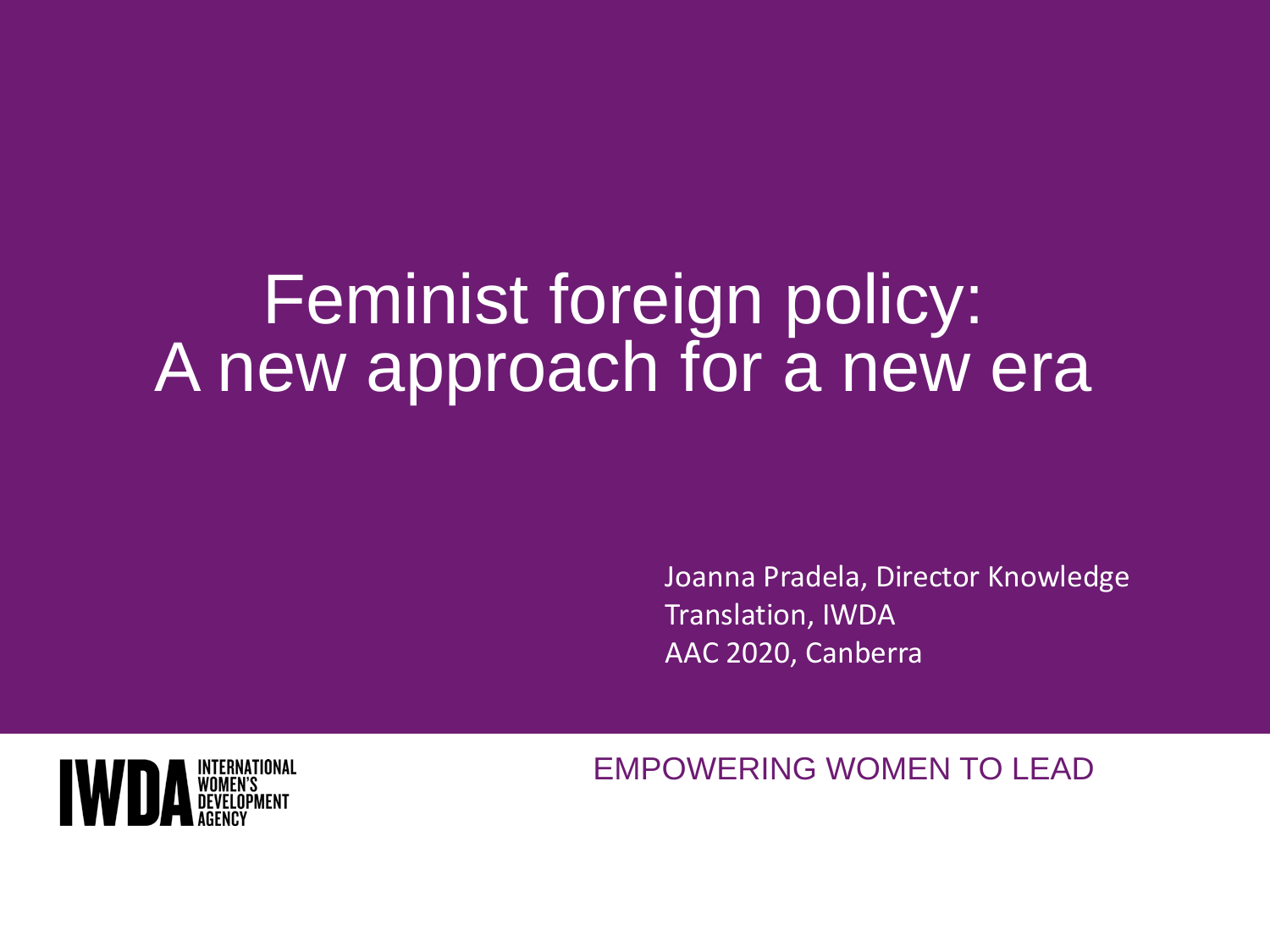### Timeline of Feminist Foreign Policies

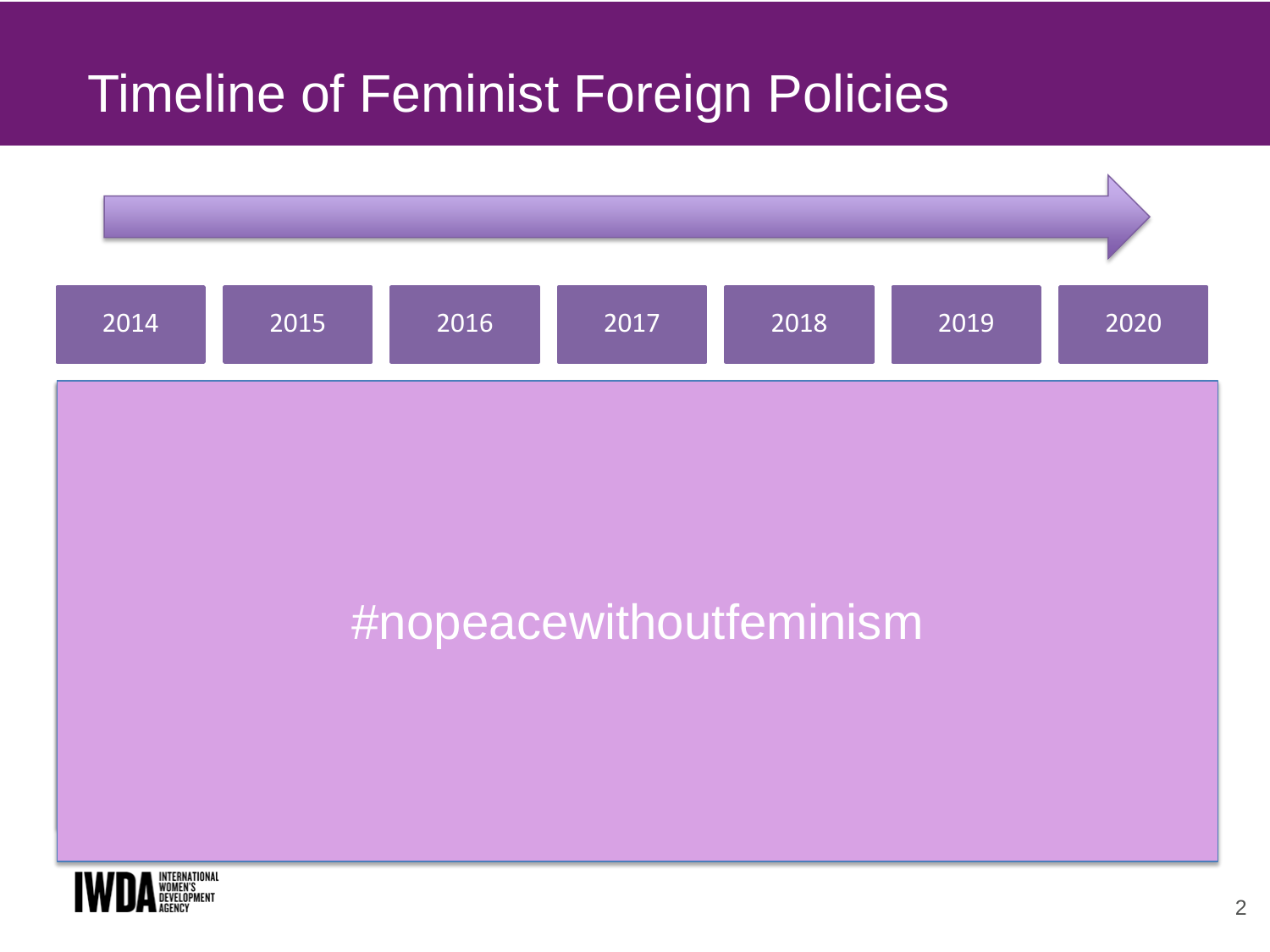### 'Weak signals' in the context of a new era

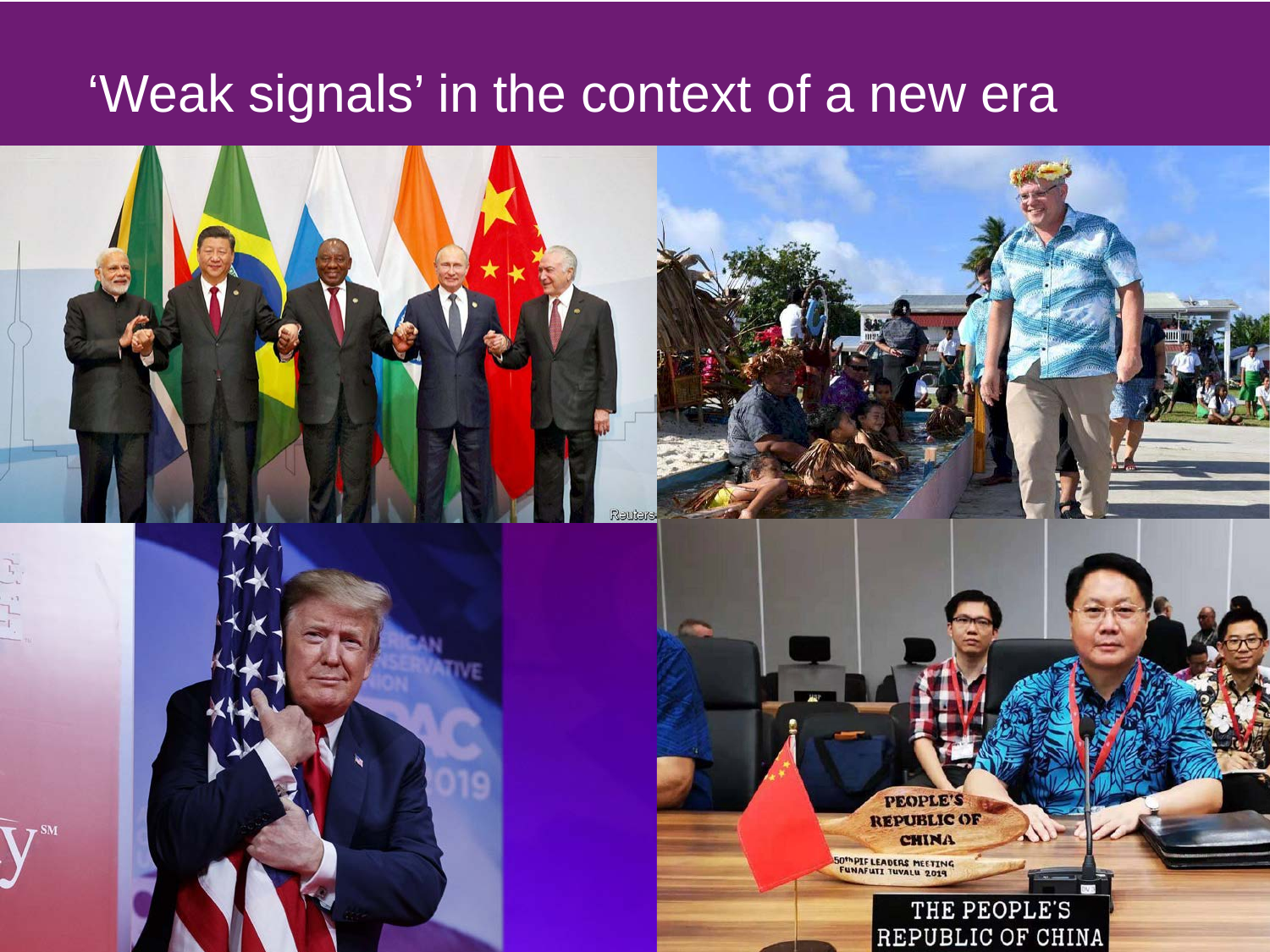### Literature review: Sweden

Gender equality as a **central goal** of foreign policy +

#### **Three R's:**

**Rights**: promoting all women's and girls' full enjoyment of human rights,

**Representation**: promoting women's participation and influence in decision making at all levels

**Resources**: working to ensure that resources are allocated to promote gender equality and equal opportunities.



*"Sweden's feminist foreign policy is a transformative agenda that aims to change structures and enhance the visibility of women and girls as actors." – Sweden's Feminist Foreign Policy Handbook*

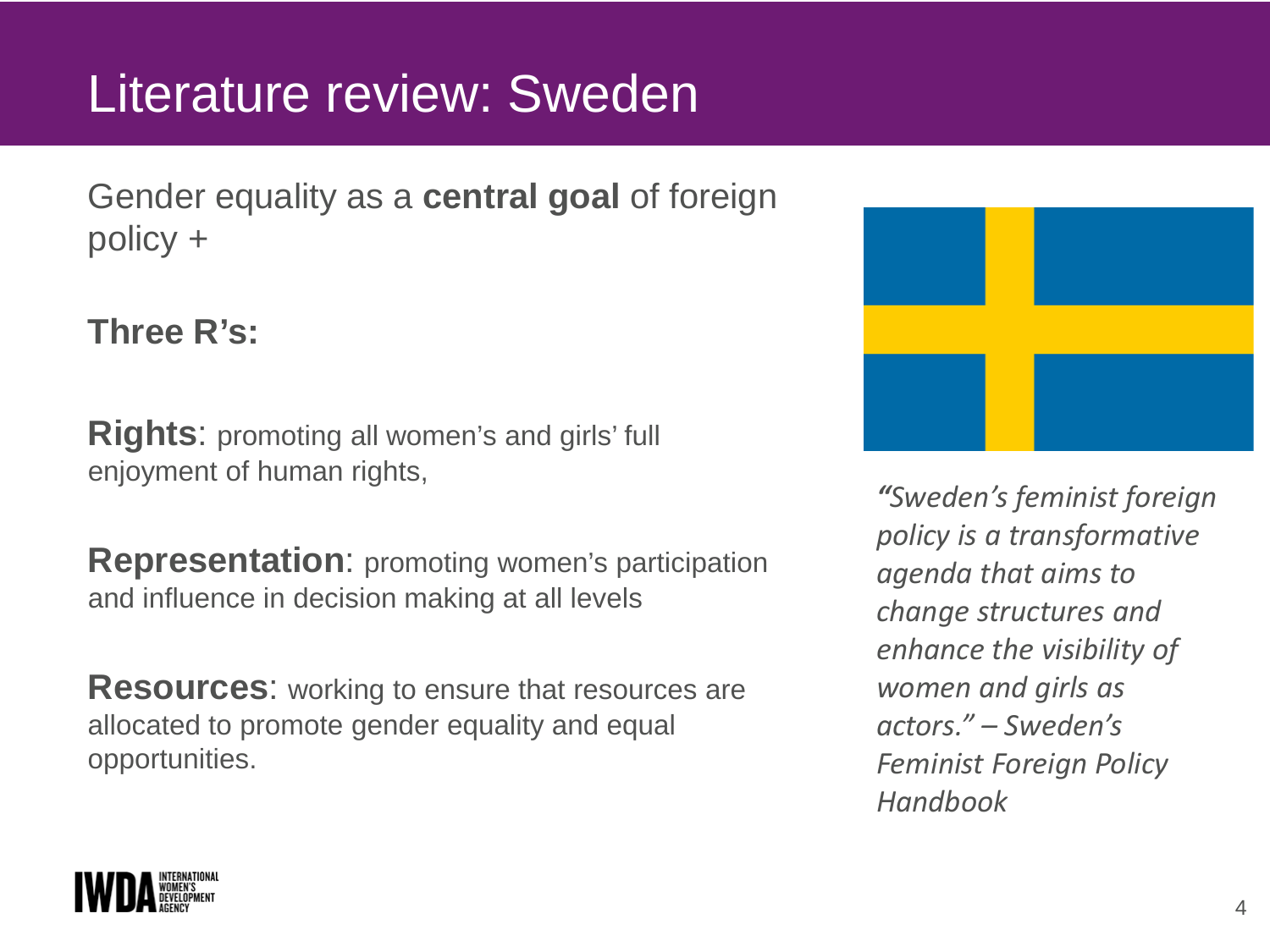### Literature review continued: Canada

Gender equality **at the heart** of the vision +

**Twin track approach**



**Percentage targets** *We are positioning Canada at the forefront of this global effort. This is a matter of basic justice and also basic economics. We know that empowering women, overseas and here at home, makes families and countries more prosperous.--***The Honourable Chrystia Freeland** Minister of Foreign Affairs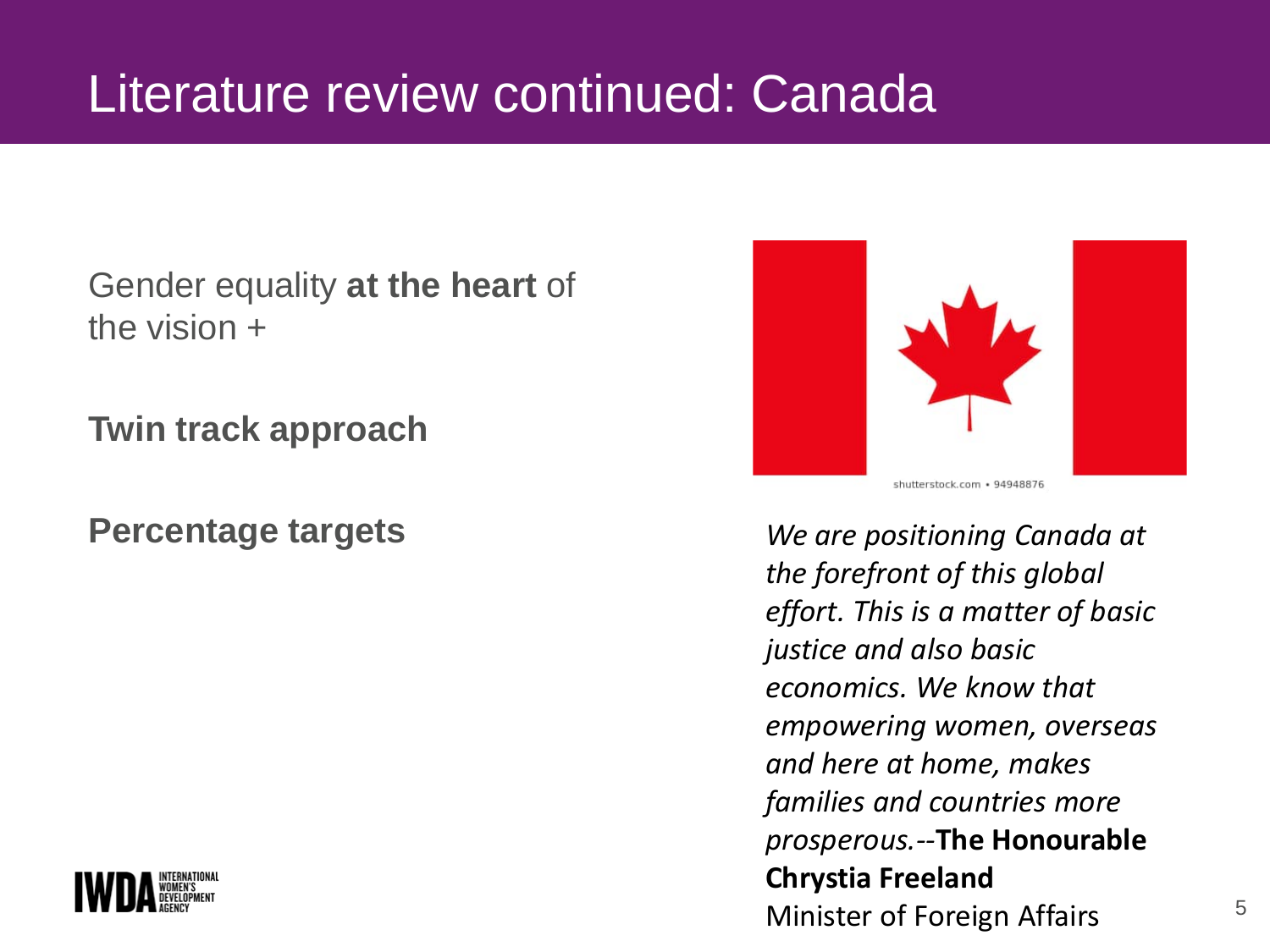#### **Center for Feminist Foreign Policy:**

A Feminist Foreign Policy (FFP) is a framework which elevates the everyday lived experience of marginalized communities to the forefront and provides a broader and deeper analysis of global issues.

#### **The International Center for Research on Women (ICRW)**

Feminist Foreign Policy is the policy of a state that defines its interactions with other states and movements in a manner that prioritizes gender equality and enshrines the human rights of women and other traditionally marginalized groups, allocates significant resources to achieve that vision, and seeks through its implementation to disrupt patriarchal and male-dominated power structures across all of its levers of influence (aid, trade, defense and diplomacy), informed by the voices of feminist activists, groups and movements."

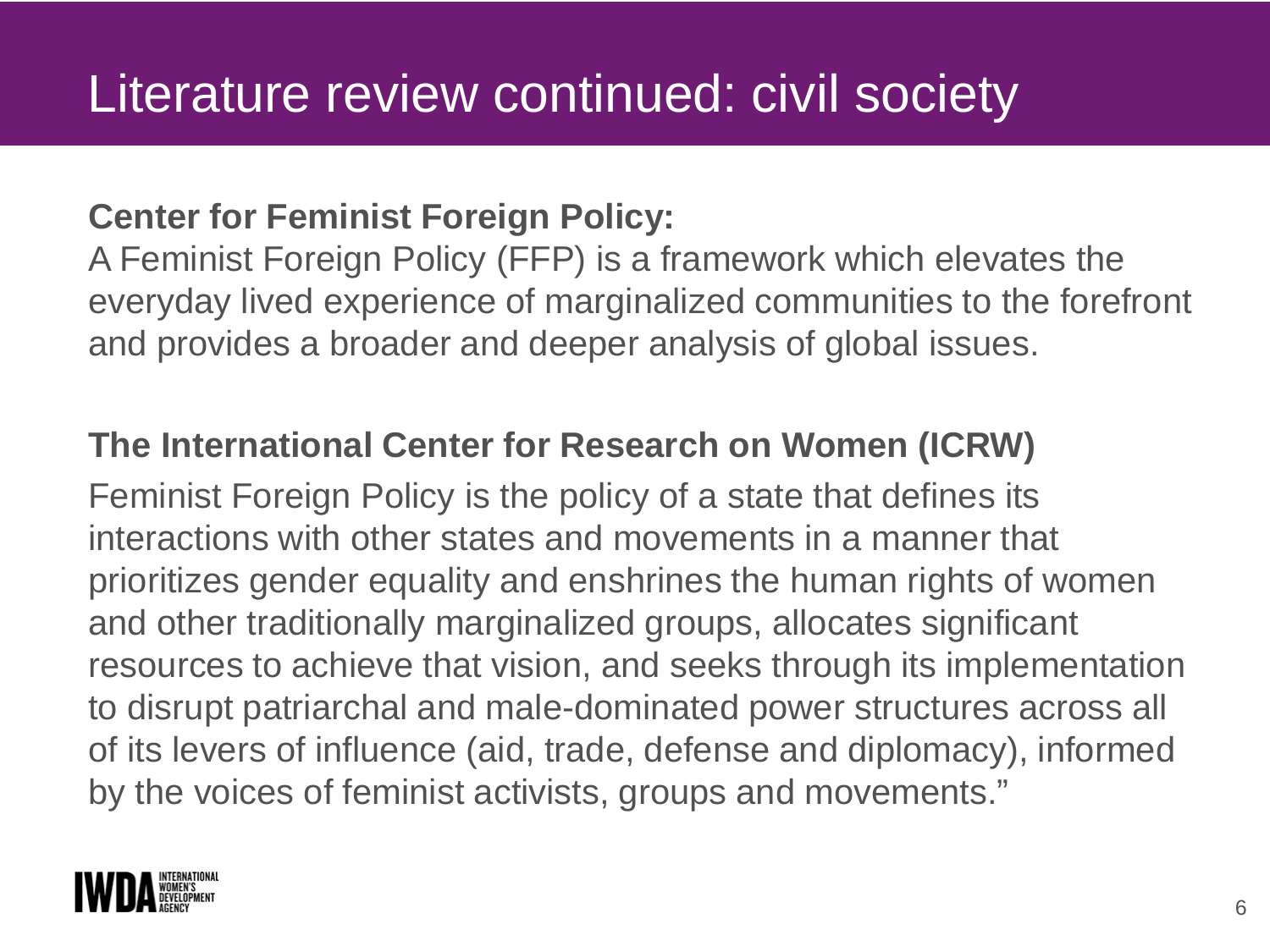### Action research: methodology

**Research question**: What do women in the global south see as the key principles and accountability mechanisms of feminist foreign policy?

**Methodology**: A participatory workshop; 40 women; 19 countries exploring the principles and accountability mechanisms for feminist foreign policy

#### **Partners**:

- International Women's Development Agency (Alice Ridge, Caroline Lambert and Joanne Crawford)
- International Center for Research on Women (Rachel Clement, Lyric Thompson and Sarah Gammage)
- Center for Global Affairs, New York University (Anne Marie Goetz)

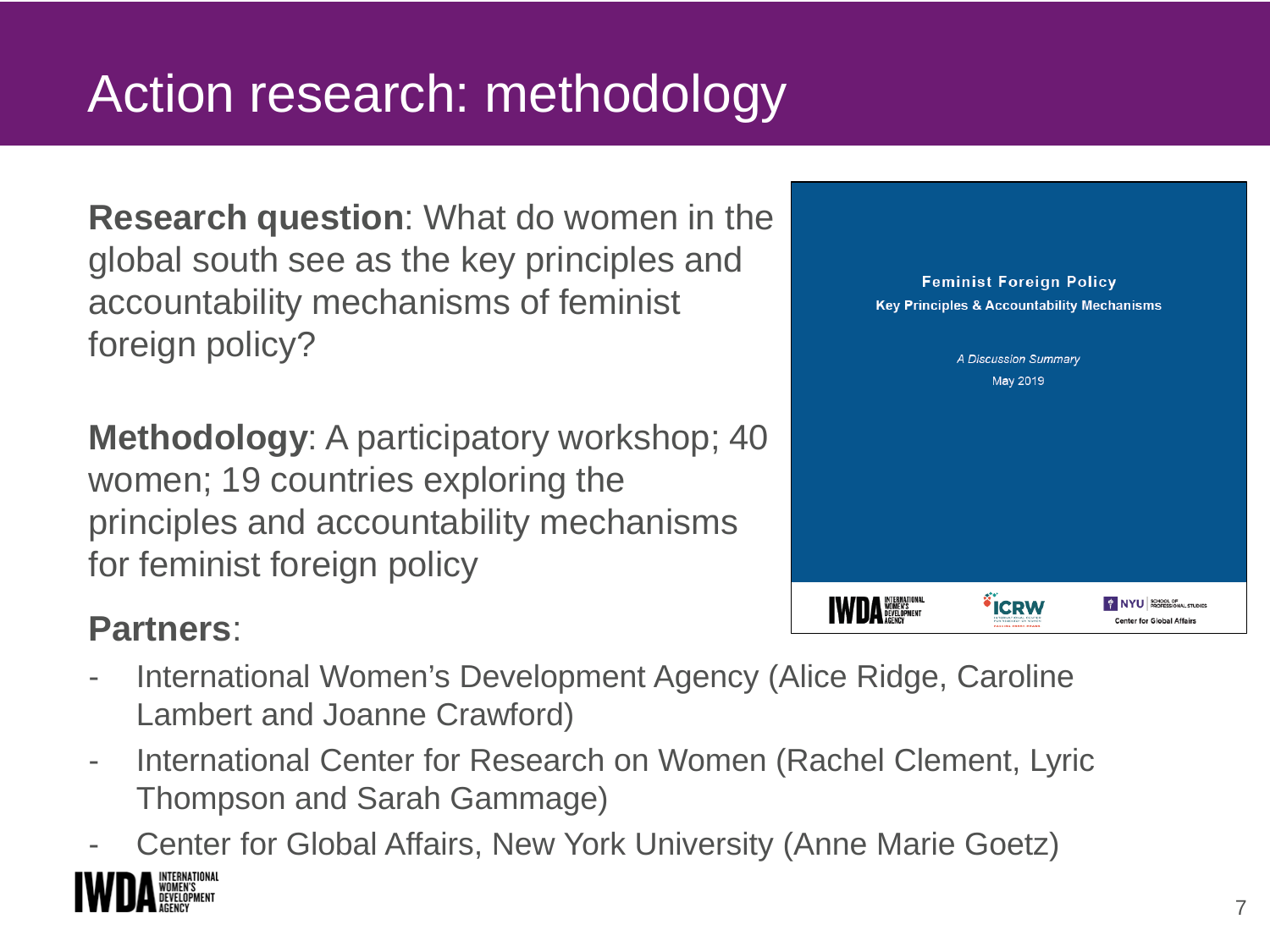### Research Findings

#### **Principles:**

- 1. Rights based
- 2. Reinforce the State as the ultimate duty-bearer
- 3. Transform the status quo
- 4. Inclusive, intersectional, and power disrupting
- 5. Comprehensive and coherent
- 6. Promote non-violence and demilitarisation
- 7. Self-scrutiny and accountability

#### **Accountability mechanisms:**

- 1. **Resources:** human, financial, legal
- **2. Planning and Reporting:**  inclusive and public
- **3. Transparent misalignment:**  accounting for incoherence

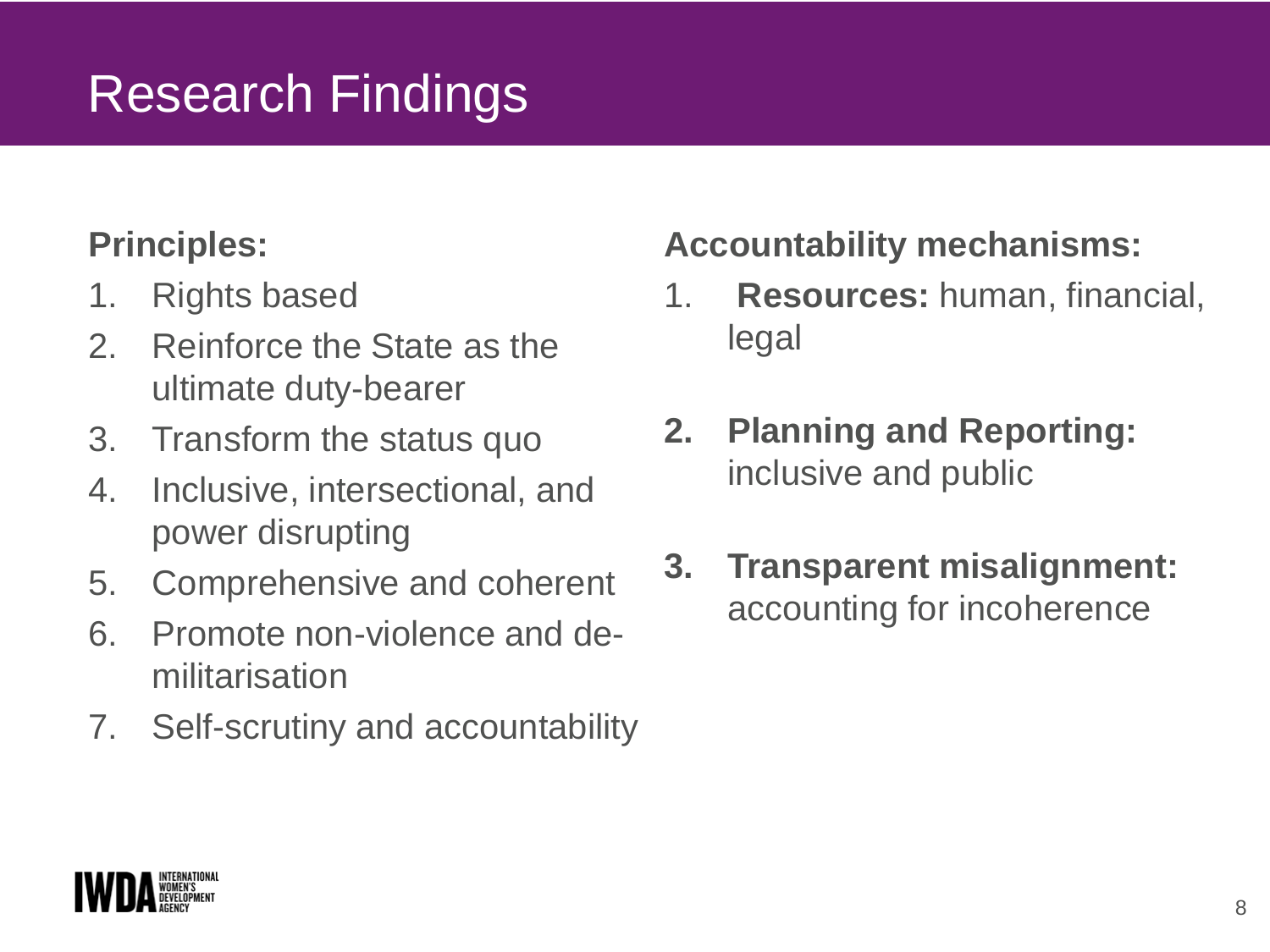## So, how weak are the signals?

#### **Five Principles**

- 1. Conducting all aspects of foreign policy with the intent to advance gender equality and a feminist agenda;
- 2. Achieving gender parity at all levels of staff in the foreign ministry;
- 3. Combatting all forms of gender-based violence, including within the ministry;
- 4. Making equality visible; and
- 5. Practicing intersectional feminism, which is to say, an approach that values not only women's rights but also other intersecting social, economic, and environmental justice issues.



*"Mexico is determined to move forward a progressive foreign policy, with a main focus on promoting human rights, equality, and women's rights." Cristopher Ballinas Valdés, Director-General for human rights and democracy, Mexican foreign ministry*